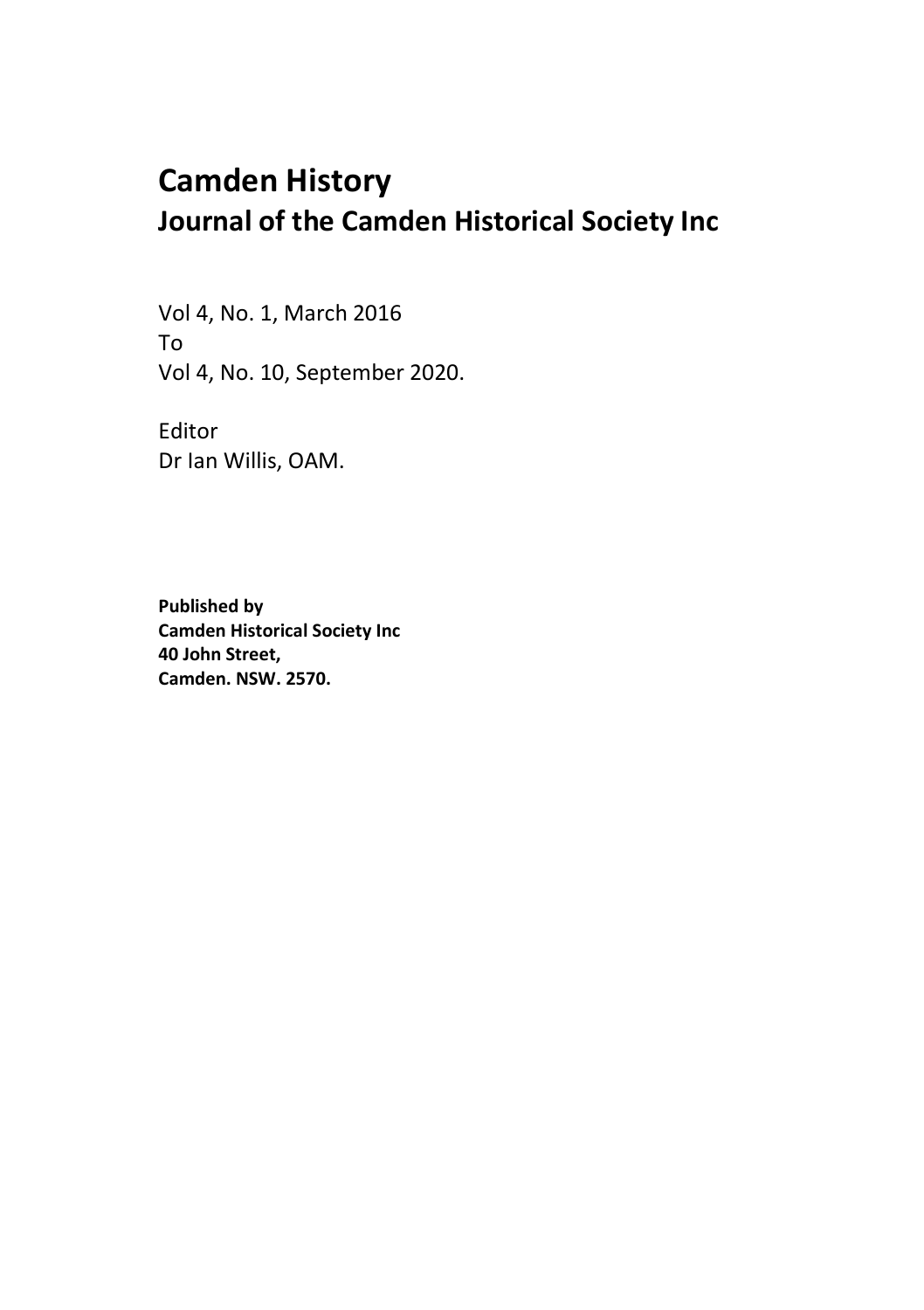## **Contents**

## **Volume 4, Nos 1-10.**

March 2016 – September 2020

Ahmad, Rizwana, and Patricia Johnson, Olive McAleer, Shirley Rorke, Nola Tegel, John Wrigley OAM. 'Alan Baker Art Classes'. p.248

Aulsebrook, Laura Jane, 'A Picture Tells a Thousand Words. Fashion Speaks Just as Loud!'. p.316

Aulsebrook, Laura Jane, 'A vintage girl in a modern world, why a 21st century girl loves living a 1950s life', p.226 Aulsebrook, Laura Jane, 'Unlocking Camden's History with the Camden Council Heritage Advisory Committee'. p.436

Bearup, Wayne, 'Memories of Pansy, The Camden Tram'. p.142

Bearup, Wayne, 'Pansy, The Camden - Campbelltown Train, Photographs by Wayne Bearup'. p.91

- Dodds, Sandra, 'Lively exhibition for the Centenary of Australian Federation'. p.159
- Dodds, Sandra, 'Sculptures, Monuments and Outdoor Cultural Material project'. p.203
- Downing, Pauline, 'Ghosts and Shadows at Macaria'. p.107

Eagleton, Tara, 'A Personal Reflection on Local History Studies at the University of New England'. p.100 Egan-Burt, Laura, 'An Arts and Crafts house in Menangle'.

p.120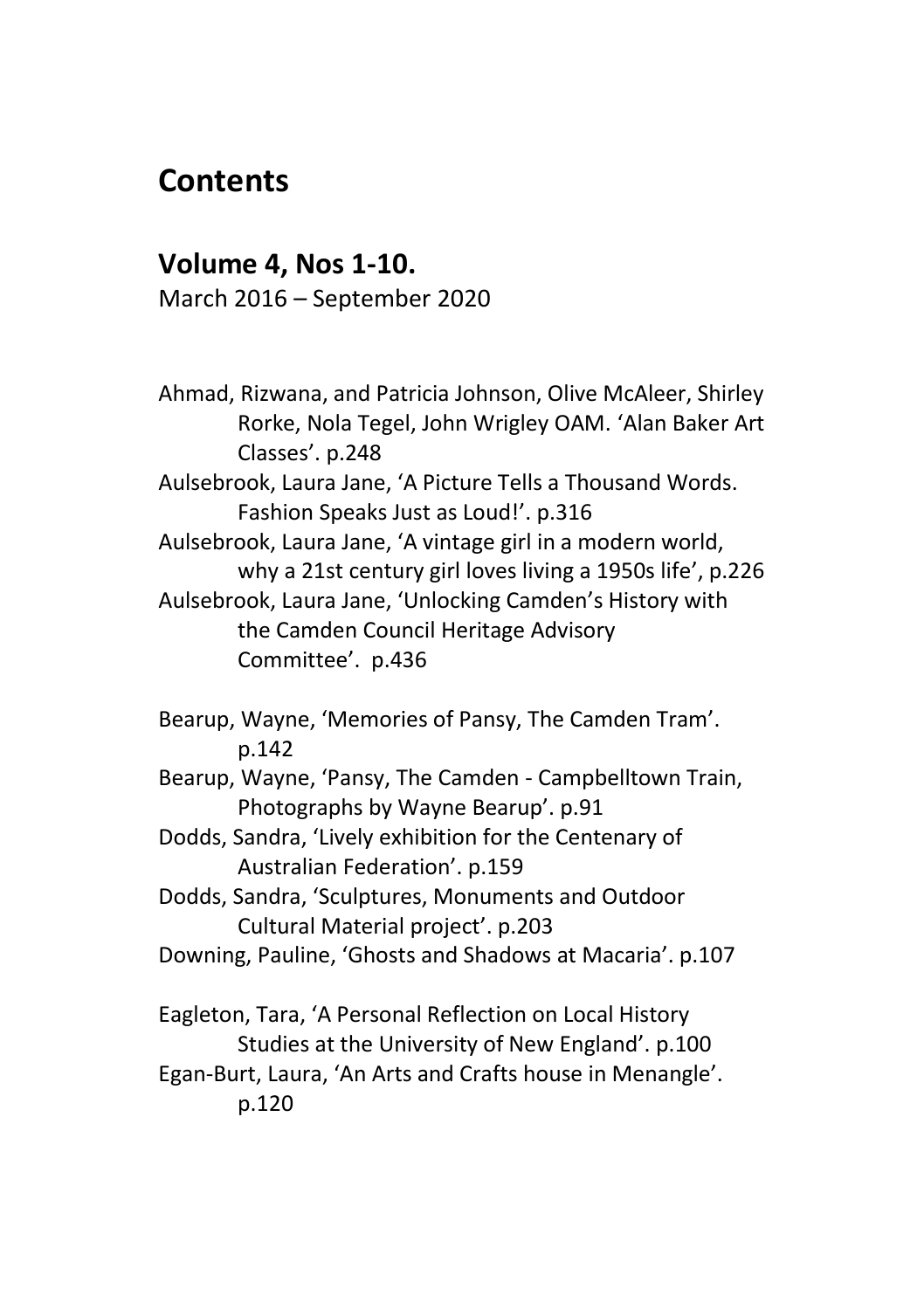Egan-Burt, Laura, 'Menangle Community Association Inc'. p.125

Fisher, Stephen, 'Memories of growing up in Camden'. p.25

- Heath, Lenore, 'The Heath Years at Windamere, Cobbitty'. p.204
- Hill, Trish and Allen Seymour, 'Digitizing The Roy Dowle Photographic Collection'. p.431
- Hokin, Lauren, 'Anzacs of Macarthur'. p.177
- Johnson, Janice, 'Ghosts and Shadows At Macaria, A Reply'. p.145

Kramer, Betty, 'Memories of growing up in Camden'. p.1

- Latham, Mark, 'Horse History in Western Sydney: Kirkham Stud'. p.60
- Lester, Bob, 'President's Report 2015 2016'. p.86
- Lester, Kathy, 'Changing environments for small charitable organisations'. p.282
- Lowry, Genevieve, 'COVID has grounded my travel plans for now'. p. 426
- Lundy, Andrew, 'Archaeology and Elderslie Railway Station',. p.232

Matterson, Dianne, 'A Familiar Face: Tildsley's Butchery'. p.441 Matterson, Dianne, 'Camden Museum Volunteer Project',. p.298 Matterson, Dianne, 'Disastrous Theatre Fire',. p 327 Matterson, Dianne, 'The Quiet Achiever: Camden Post Office'. p. 380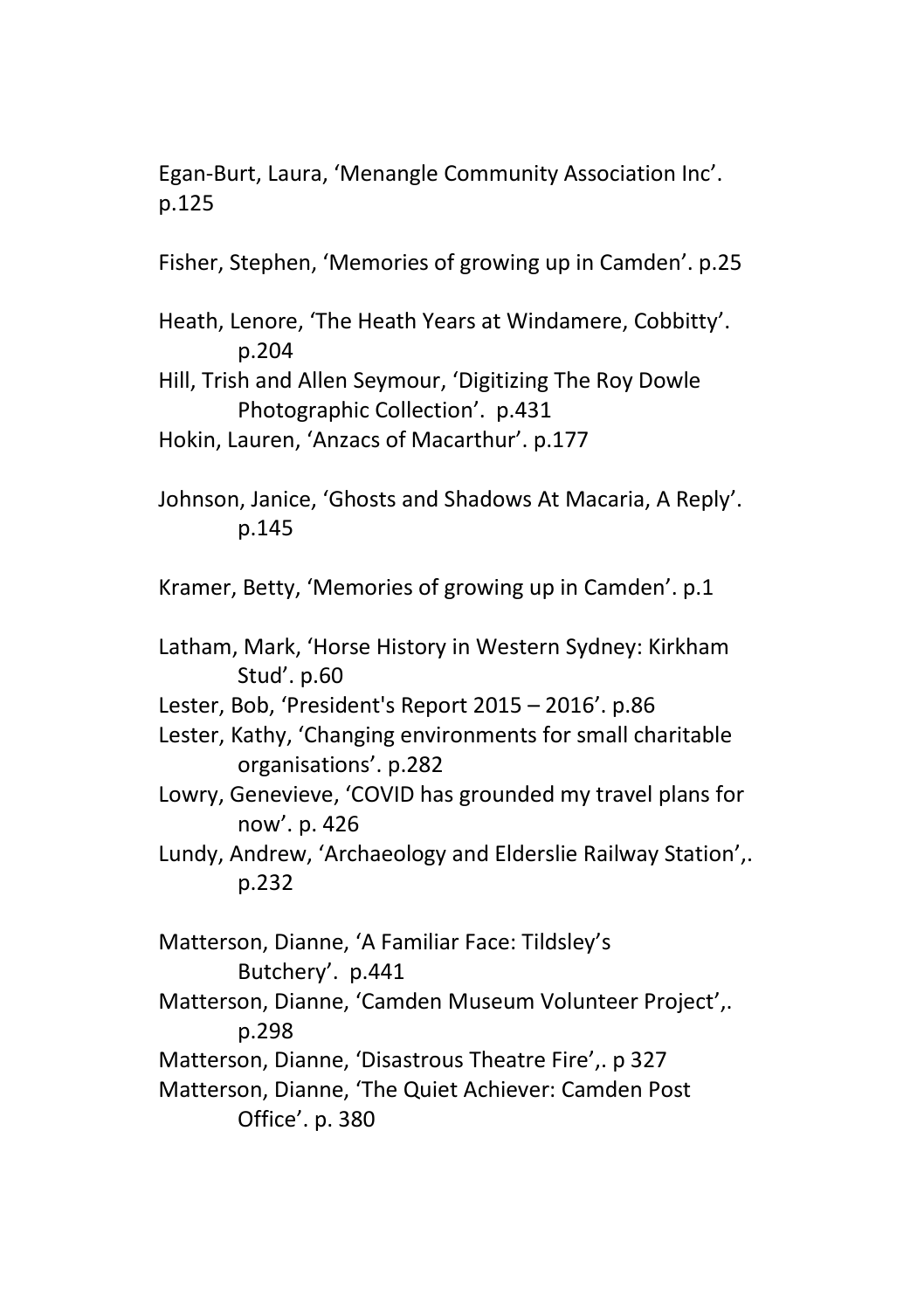McCall, Peter, 'The Abusive Mr Chisholm (Part 3)', p 363 McCall, Peter, 'The Abusive Mr Chisholm (Part Two)', p.299 McCall, Peter, 'The Abusive Mr Chisholm, Part One'.. p.258 McIntosh, Anne, 'Memories of Rob Shumack', p 367 McIntosh, Anne, 'William Macarthur and the Empire of Science, presentation by Dr Julie McIntyre at State Library of NSW. From notes taken by Anne McIntosh'. p321 McIntosh, Anne, 'A 1930 road trip from Sydney'. p.193 McIntosh, Anne, 'A visitor to Camden'. p.199 McIntosh, Anne, 'Australia Day 2017'. p.136 McIntosh, Anne, 'Making the Most of MOSAiC'. p.171 McIntosh, Anne, 'Memories of Ron Davies: Abbotsford'. p.350 McIntosh, Anne, 'Mother's Day at Belgenny Farm 2017'. p.198 McIntosh, Anne, 'Please 'shed' light on Matavai'. p.267 McIntosh, Anne, 'Recollections of Burnham Grove from Virginia Ghezzi'. p.371 McIntosh, Anne, 'St Johns GFS celebrates 50 Years'. p. 393 McIntosh, Anne, 'The Camden Museum Collection - Understanding Its Significance'. p.132 Memories of Milton and Elaine Ray. Gail Carroll (nee Ray). p.274 Mulley, Sophie, 'Dairy Farmer to Young Local Historian'. p.67 O'Brien, Jo, 'Camden's Heritage and the Impact of the 2020 Pandemic'. p. 417 O'Brien, Jo, 'An Independent Woman',. p 336 O'Brien, Jo, 'The Connections Between Local History and Family History'. p. 388

O'Farrell, Brendan, 'Loyal Orange Lodges'. p 332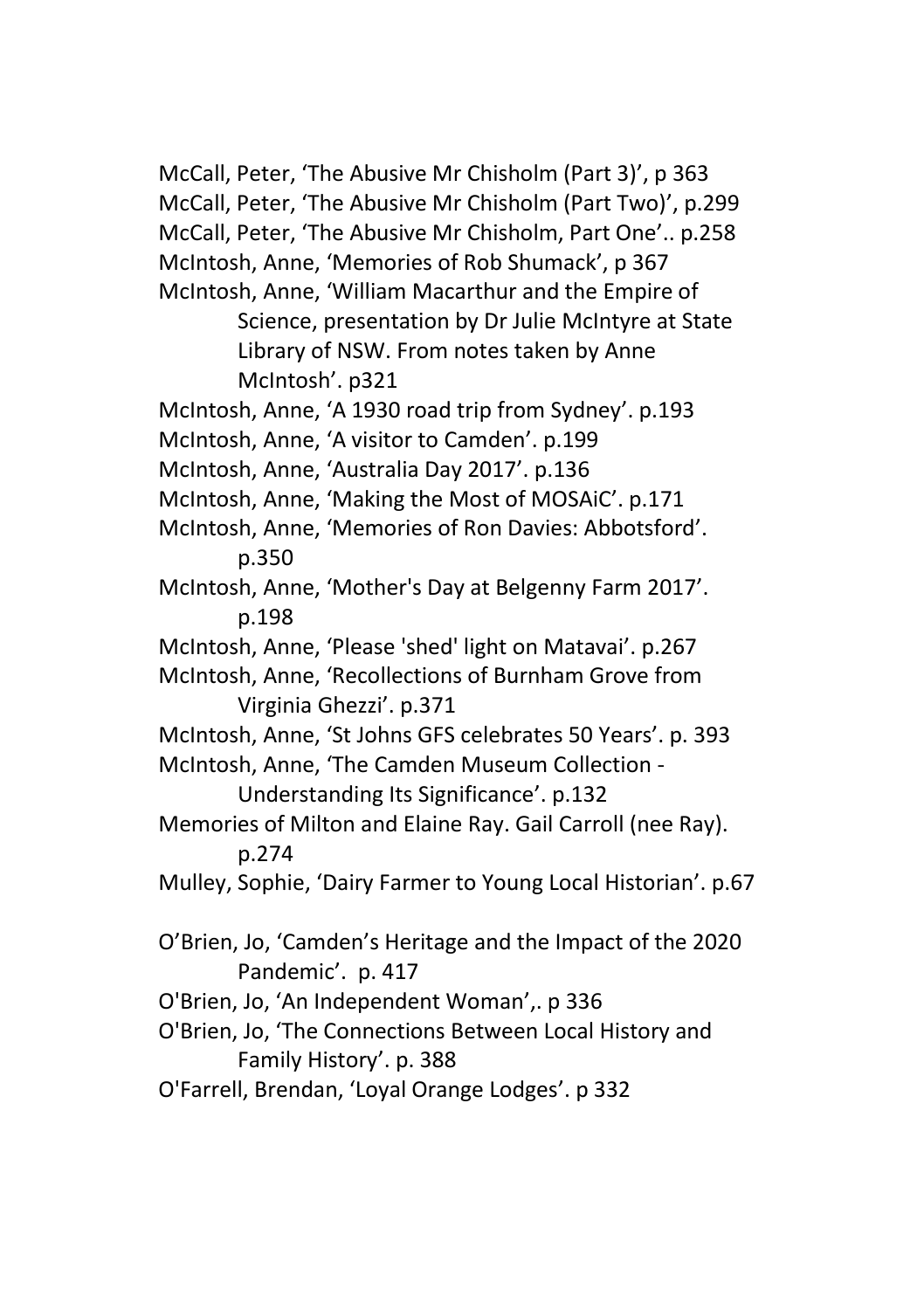Peacock, Sue and Brian, 'Stories from The Menangle News'. p.111 Peacock, Sue, 'The story of The Menangle News'. p.117 Pesic, Kathryn, 'Camden Item of Significance'. p.284 Possum, Venessa, 'Baragal Ngurra darami - Budbury and a paddock long ago',. p.307 Riley, Joy, 'Growing up in Camden'. p.81 Rusgrove, Kaleigh,. 'U.S. Artist Exploring Seeds at the PlantBank', p 344 Schofield, Ron, 'Memories of the Burragorang Valley'. p.190 Scoufis, Christos, 'Camden Arcade 25th Anniversary Address'. p.97 Sidgreaves, Peter, 'Community Recognition Statement given to the NSW Parliament by Peter Sidgreaves MP, Member for Camden, on 6 August 2020'. p. 440 Smith, Col, 'Memories of Barbering'. p.50 Smith, Tricia, and Frances Warner, Trish Clark, Margaret Wheeler, 'Some Nursing Memories'. p.290 Souter, Tony, 'John and Nona Souter, the story'. p.235 Stait-Gardner, Harry, 'Commander Frank Gardner RAN 1841- 1927'. p.185 Styles, Lynette, 'Camden and Wollondilly LGA Rivalry, a view'. p.242 Thornell, Mark and Trish, 'Immigrant Child'. p.140

van Nunen, Linda and David, 'Brian Stratton - the story of a local artist'. p.40

Warne, Catherine, 'Book Launch, Pictorial History of Camden & District'. p.27